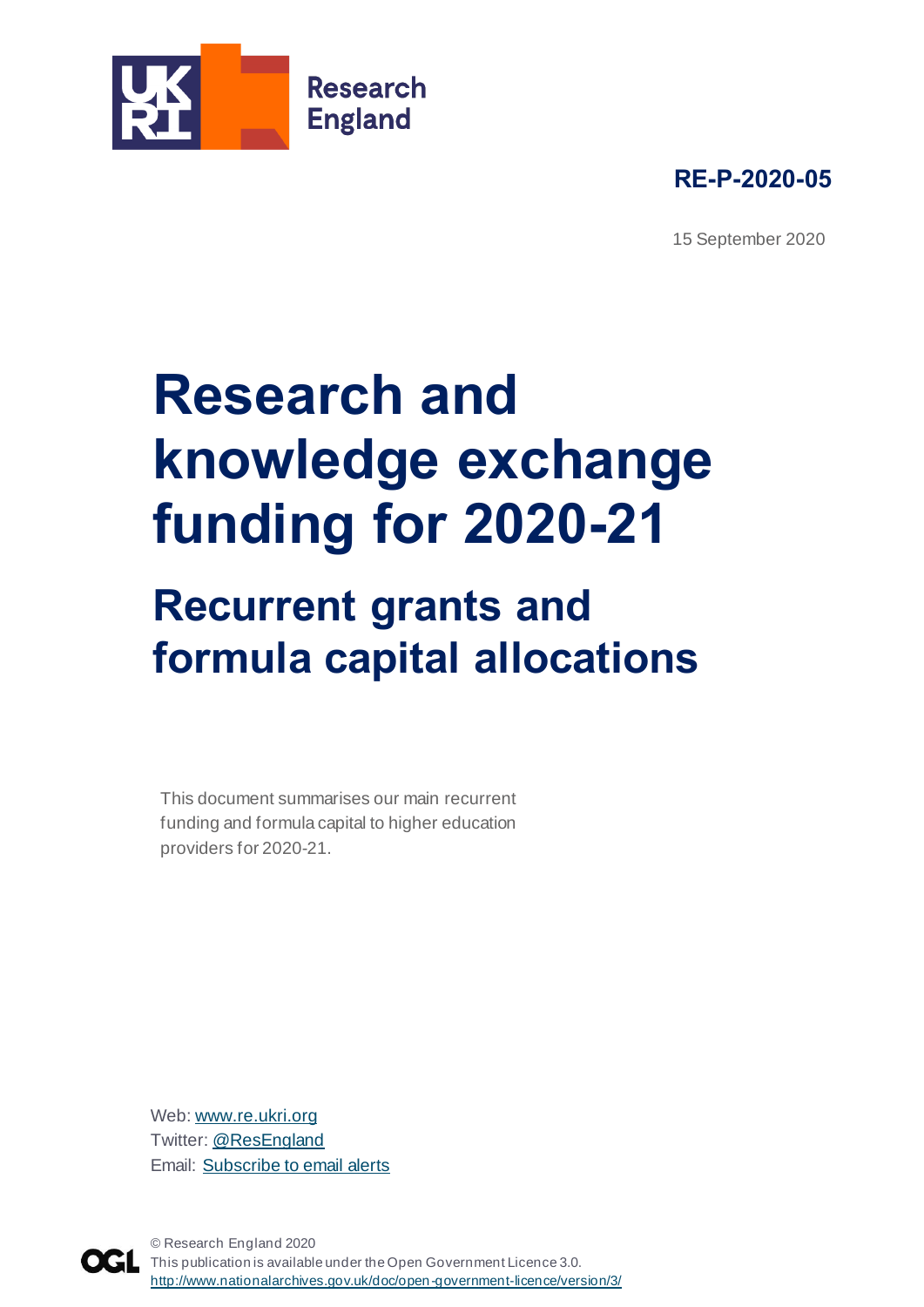

### **Research & Knowledge Exchange funding for 2020-21**

| To                                      | Heads of Research England-funded higher education<br>providers |
|-----------------------------------------|----------------------------------------------------------------|
| Of interest to those<br>responsible for | Finance, planning.                                             |
| <b>Reference</b>                        | RE-P-2020-05 (REVISED)                                         |
| <b>Publication date</b>                 | 15 September 2020                                              |
| <b>Enquiries to</b>                     | annualfunding@re.ukri.org                                      |

# **Contents**

| $Introduction$ 5                                                          |  |
|---------------------------------------------------------------------------|--|
|                                                                           |  |
|                                                                           |  |
| Knowledge exchange funding (Higher Education Innovation Funding, HEIF)  7 |  |
|                                                                           |  |
|                                                                           |  |
|                                                                           |  |
|                                                                           |  |
|                                                                           |  |
|                                                                           |  |
|                                                                           |  |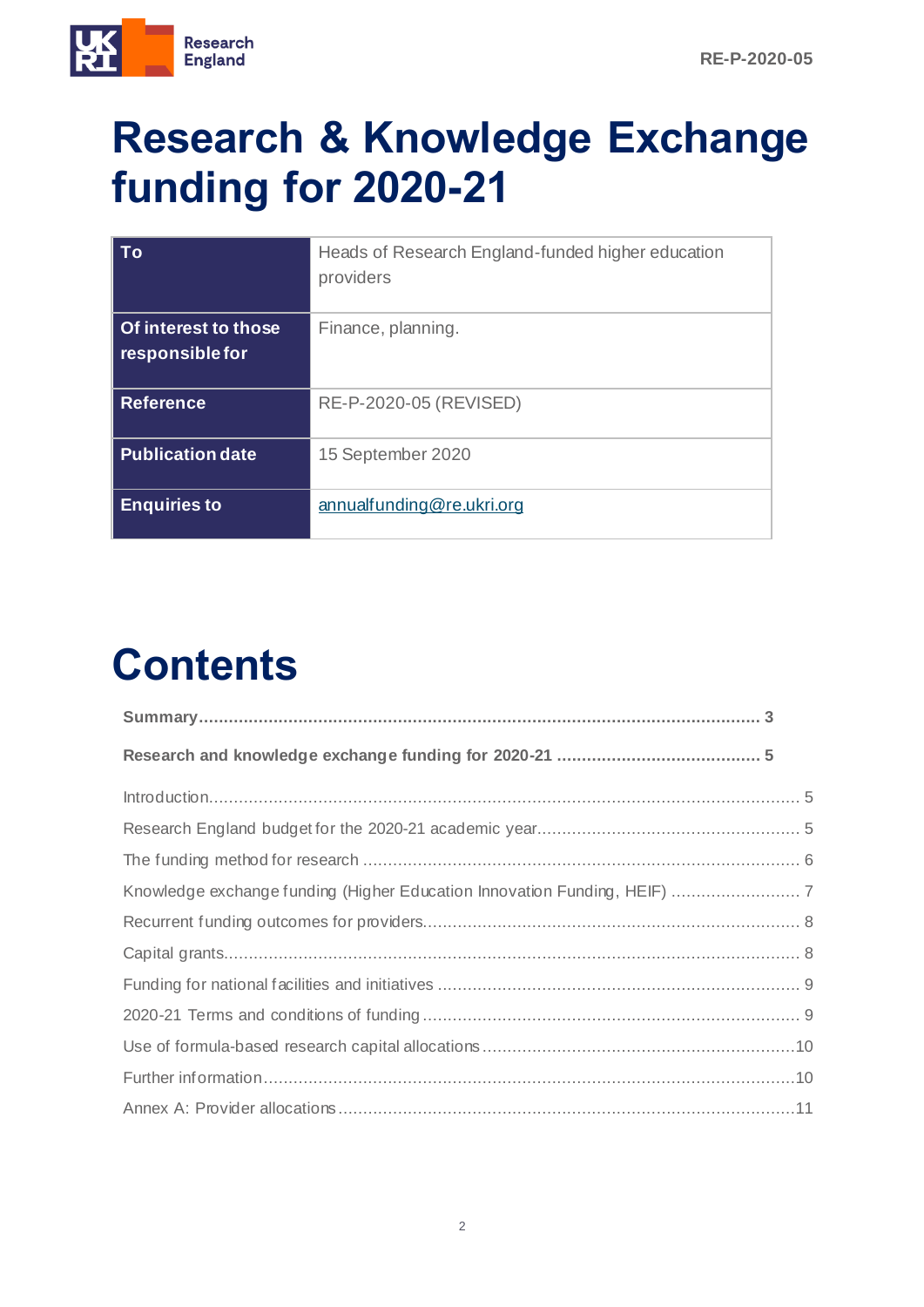

# <span id="page-2-0"></span>**Summary**

Research England (RE) is responsible for funding research and knowledge exchange at Higher Education Providers (HEPs). This document summarises our allocations to HEPs in 2020-21. Recurrent funding is provided for the academic year (August 2020 to July 2021) and formula capital for the financial year (April 2020 to March 2021).

For 2020-21, the overall grant<sup>1</sup> we will be distributing is £2,239 million:

- £1,776 million for research grant, comprising:
	- o £1,736 million allocated by formula
	- o £40 million for national facilities and initiatives
- £29 million for the Strategic Priorities Fund
- £230 million for knowledge exchange
- £204 million for capital funding
	- o £188<sup>2</sup> million for formula-based research capital
	- $\circ$  £16 million for national facilities and initiatives

This publication sets out the formula driven elements of the above funding, amounting to £2,150 million but excludes allocations for the Strategic Priorities Fund (SPF) and the Global Challenges Research Fund (GCRF) which will be announced at a later date.

<sup>1</sup> Figures exclude funding for the Connecting Capability Fund, the Research England Development Fund and the UK Research Partnership and Investment Fund (UK RPIF).

<sup>&</sup>lt;sup>2</sup> The breakdown of the capital budget has been modified since the publication of Circular Letter 'Funding for 2020-21 (RE-CL-2020-06), and current figures reflect a £4 million reduction in requirements for national facilities and initiatives. This amount has been added to the RCIF budget instead.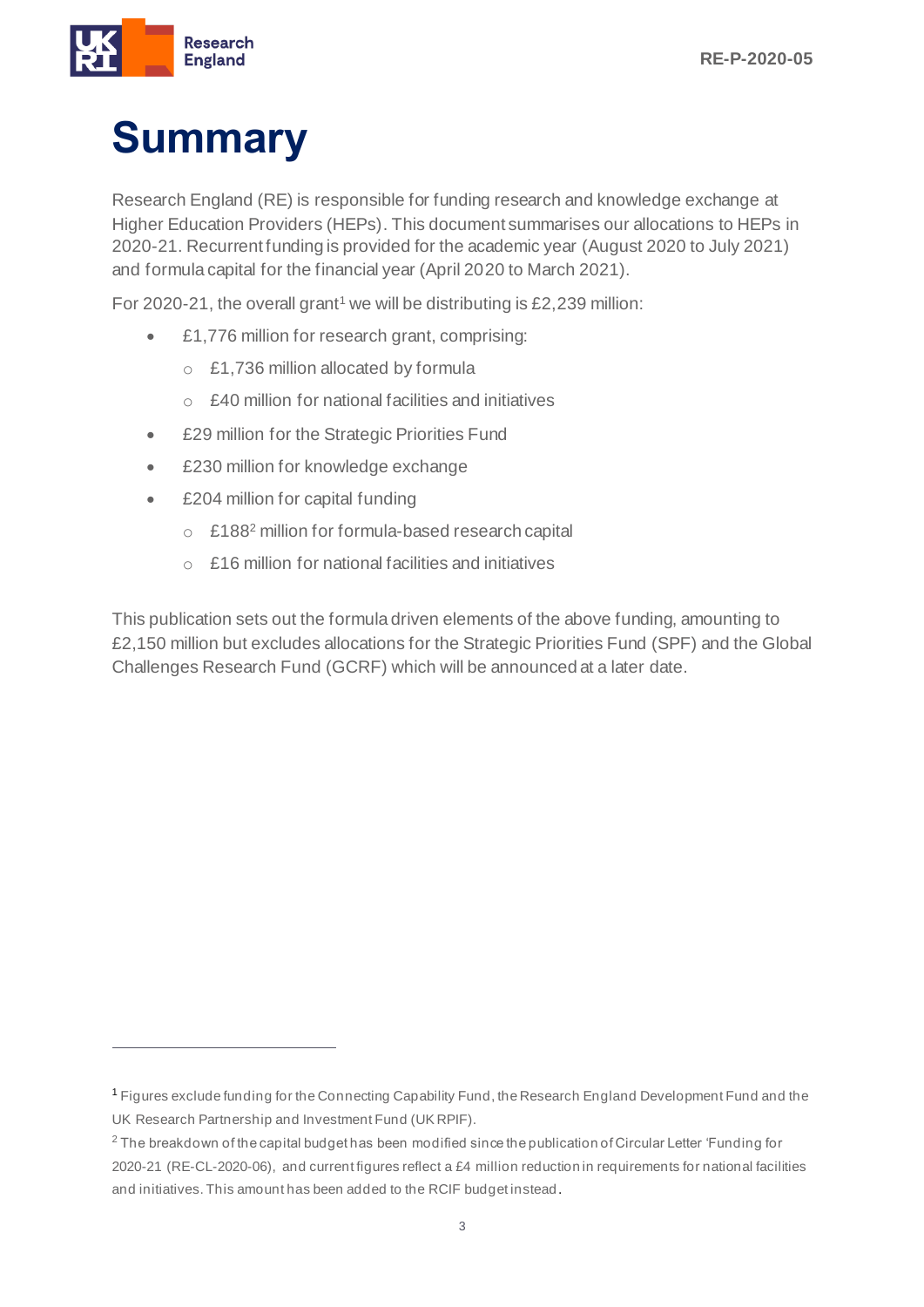

Due to the timing of this grant announcement, the individual HEP grant tables and related material that would normally sit alongside this publication will be issued in mid-September.

The material will include:

- A covering letter and grant tables for each HEP
- '2020-21 Recurrent research and knowledge exchange funding: technical guidance', a technical document that explains in detail how the figures in the grant tables are derived.
- Our 'Guide to research and knowledge exchange funding 2020-21', which explains the methods used to calculate our grant in more detail. This document will be available on the Research England website September<sup>3</sup>. This publication is of interest to anybody who wants to know about the funding distributed by Research England, but as we will not go into the detail of our funding methods, it is recommended that you consult our other documents as necessary.

<sup>3</sup> <https://re.ukri.org/sector-guidance/publications/>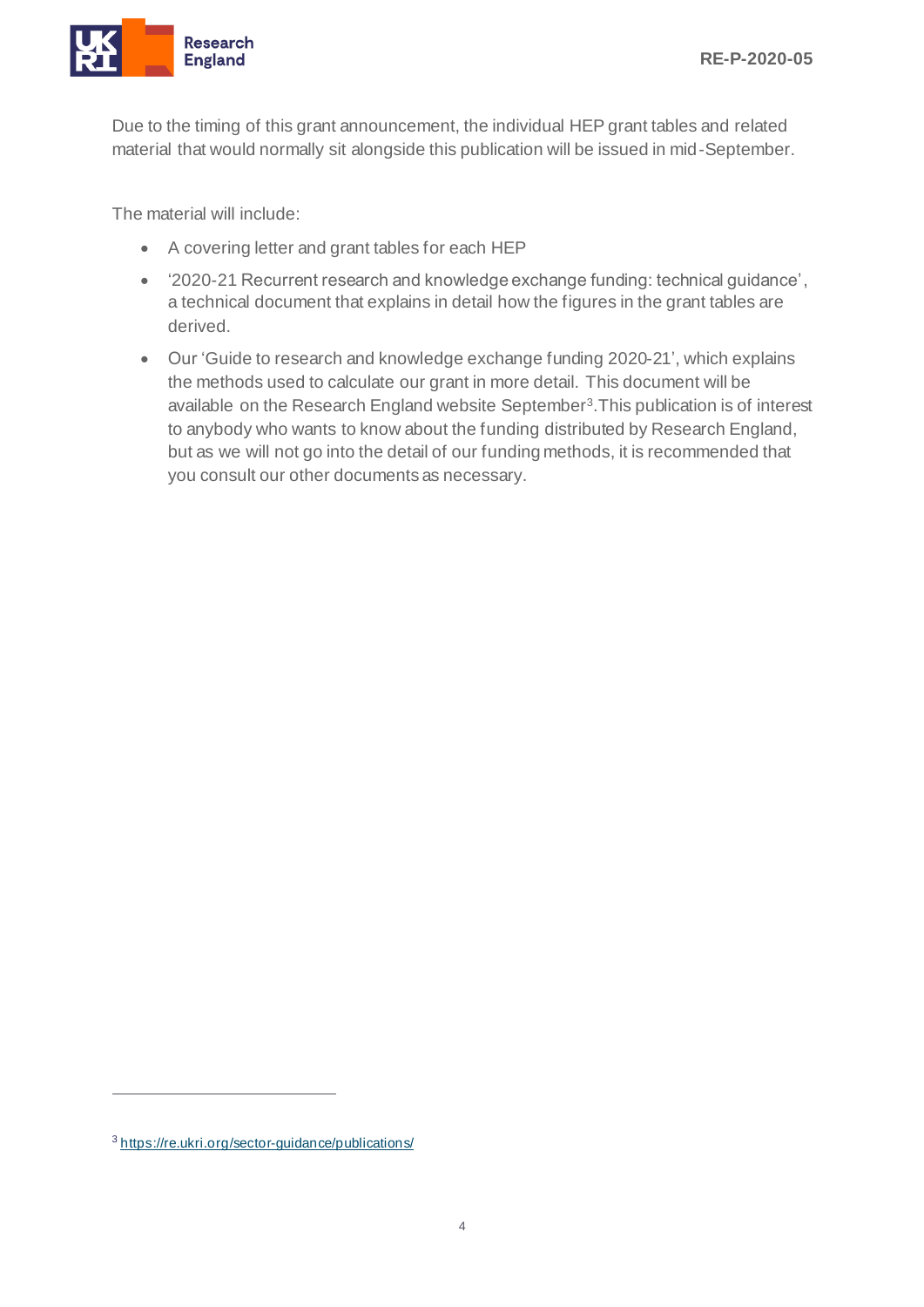

# <span id="page-4-0"></span>**Research and knowledge exchange funding for 2020-21**

### <span id="page-4-1"></span>**Introduction**

1. This publication summarises our formula-based recurrent grant allocations for research, knowledge exchange, and research capital. Following the budgets we announced on 27 July 2020 we are now confirming the allocations for individual HEPs. Unless otherwise stated, all years in this document relate to academic years.

#### <span id="page-4-2"></span>**Research England budget for the 2020-21 academic year**

- 2. The government's guidance to Research England confirmed the funding available to us for the 2020-21 financial year<sup>3</sup>. The letter also identified the policies and priorities that should underpin our approach to funding.
- 3. In the light of the guidance, we have agreed budgets for 2020-21. In doing so, we have made a modest assumption for the value of recurrent research funding for financial year 2021-22. This assumption is required due to the overlap between the 2020-21 academic year and 2021-22 financial year. Any changes to the government funding available next year could affect the funding we are able to distribute to HEPs in the 2020-21 academic year. This may mean we need to revise these allocations once recurrent research funding for 2021-22 is known.
- 4. The total grant we are distributing in 2020-21 is £2,239million, and this is broken down as shown in Table A.

#### **Table A: Research England grant to be distributed in 2020- 21**

| <b>Funding stream</b>                                  | Total (£M) |  |
|--------------------------------------------------------|------------|--|
| Allocations made by academic year                      |            |  |
| Recurrent funding, made up of:                         |            |  |
| Quality-related research (QR) funding - excluding GCRF | 1,629      |  |
| <b>Higher Education Innovation Funding (HEIF)</b>      | 230        |  |
| <b>Total recurrent funding</b>                         | 1,859      |  |
| National facilities and initiatives                    | 40         |  |
| <b>Strategic Priorities Fund</b>                       | 29         |  |
| <b>Additional QR funding</b>                           | 107        |  |
| Total allocations (academic year basis)                | 2,035      |  |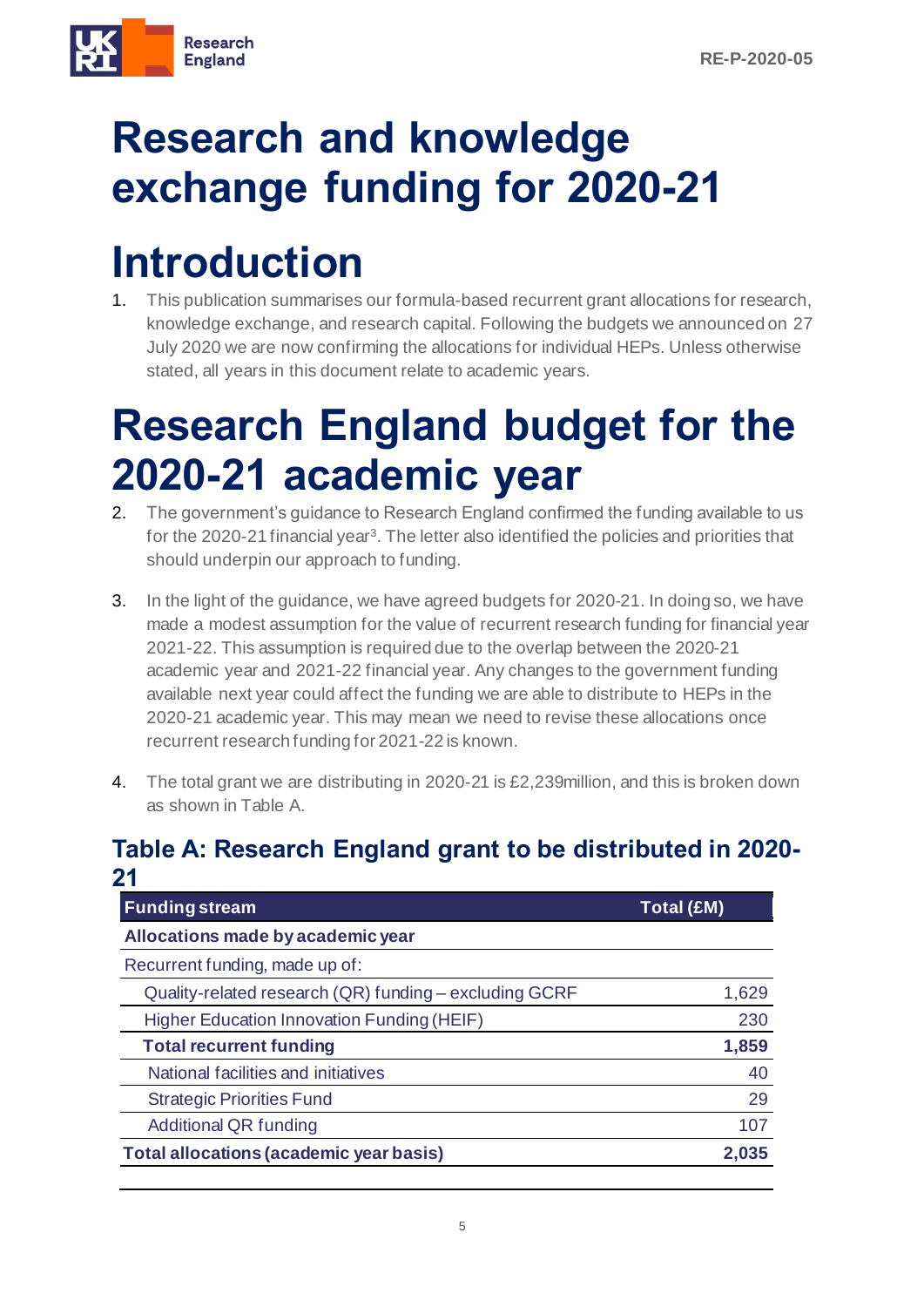| <b>Funding stream</b>                           | Total (£M) |
|-------------------------------------------------|------------|
| Allocations made by financial year              |            |
| Formula-based research capital                  | 188        |
| National facilities and initiatives             | 16         |
| <b>Total allocations (financial year basis)</b> | 204        |

Note: Figures may not sum due to rounding. Figures exclude funding for the Connecting Capability Fund, the Research England Development Fund, and the UK Research Partnership and Investment Fund (UK RPIF).

5. Table B shows a breakdown of both core and additional QR funding.

#### **Table B: 2020-21 Budgets for elements of QR grant**

| <b>Elements of QR grant</b>                                                  |       | Core £m Additional<br>Em |
|------------------------------------------------------------------------------|-------|--------------------------|
| QR funding for research (excluding GCRF)                                     |       |                          |
| Mainstream quality-related research (QR) funds<br>including London weighting | 1,095 | 97                       |
| QR research degree programme (RDP)<br>supervision funds                      | 260   |                          |
| QR charity support fund                                                      | 204   |                          |
| QR business research element                                                 | 64    | 10                       |
| <b>QR funding for National Research Libraries</b>                            |       |                          |
| <b>Total research funding (excluding GCRF)</b>                               | 1,629 |                          |

<span id="page-5-0"></span>Note: Figures may not sum due to rounding.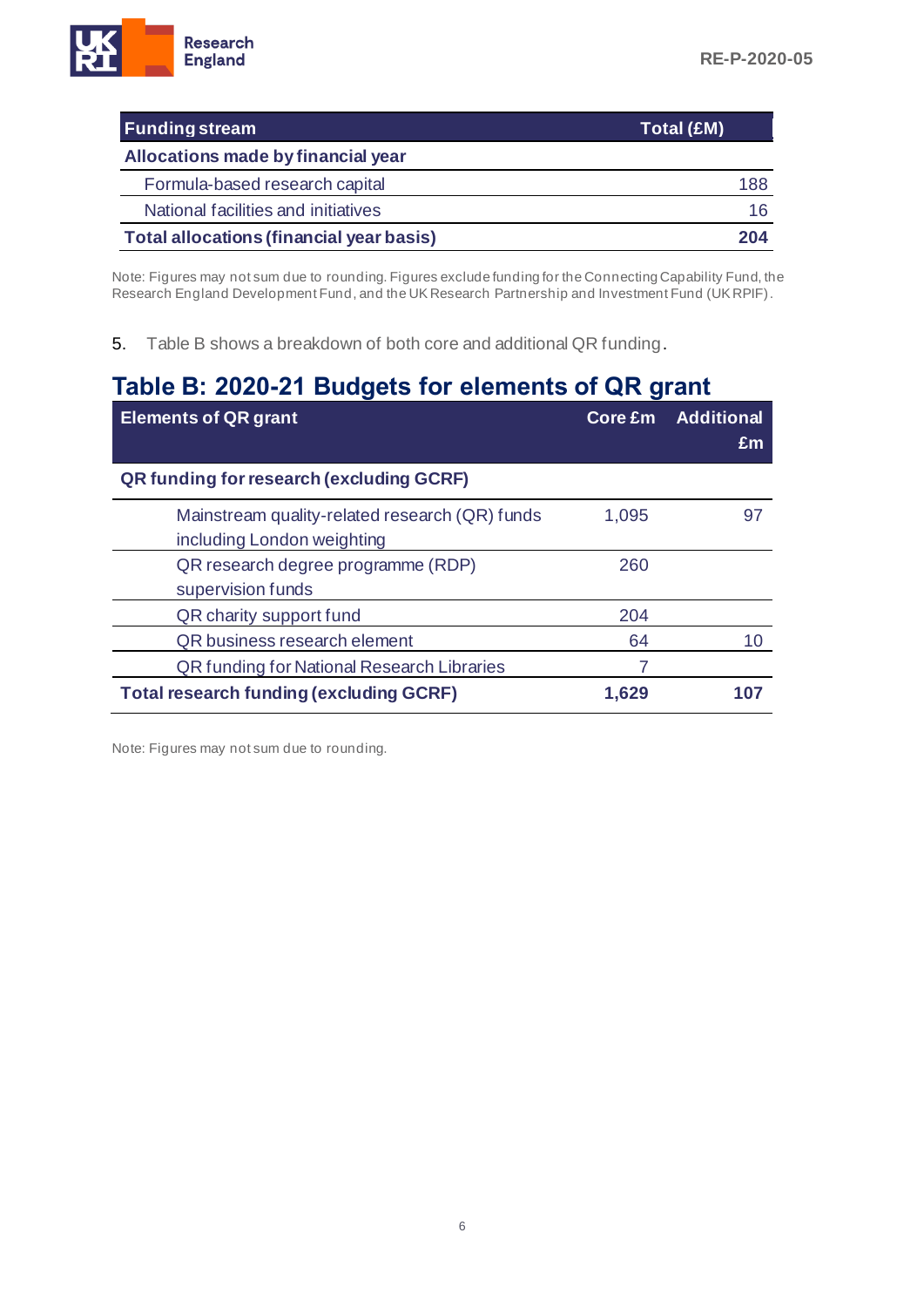

# **The funding method for research**

6. The underlying policy intent for our research funding, as set out in government guidance, is unchanged from previous years:

'…allocations should continue to be made on the basis of academic excellence and impact wherever it is found; to provide selective support for the next generation of researchers; and to support research funding leveraged from external sources such as the charitable and business sectors'

- 7. Funding for research is informed by the results of the 2014 Research Excellence Framework.<sup>4</sup> This demonstrated the world-leading quality of research conducted in UK higher education providers and highlighted the wide-ranging and significant benefits that UK research brings to the economy and society.
- 8. For 2020-21 the total funding for mainstream quality-related research (QR), including London weighting is maintained at 2019-20 levels at £1,095 million. Although we have an indicative allocation for funding for the 2020-21 GCRF, the actual allocation will be announced later as the budget is yet to be finalised.
- 9. In 2020-21 we have received additional funding of £107 million from the National Productivity Investment Fund (NPIF). NPIF was allocated by the UK Government as part of its Industrial Strategy. £97 million of this will be allocated in proportion to mainstream QR (including London weighting), and £10 million in proportion to QR business research funding.Table 3 in Annex A shows the distribution of additional QR by HEP. All other elements of recurrent research funding will be maintained in cash terms for 2020-21, including: £260 million for QR research degree programme (RDP) supervision funding, £204 million for QR charities support funding, and £7 million for National Research Libraries.
- 10. There are no changes to the funding method for research, though there has been a change to the way we count postgraduate research (PGR) students to inform the distribution of QR RDP supervision funding<sup>4</sup> .

<sup>4</sup> <http://re.ukri.org/news-opinions-events/news/change-to-the-pgr-counting-method-for-qr-rdp-supervision-funding/>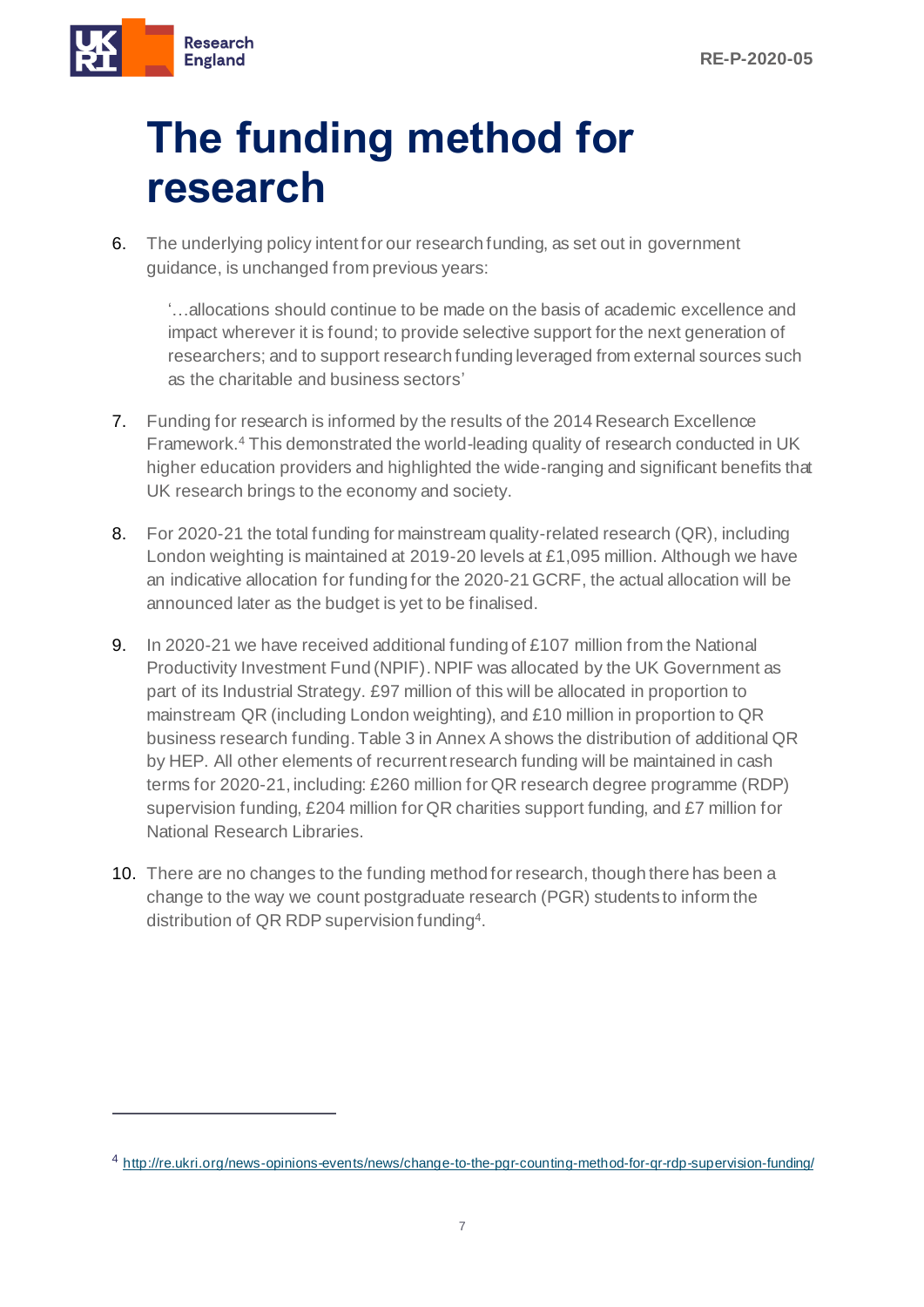

### <span id="page-7-0"></span>**Knowledge exchange funding (Higher Education Innovation Funding, HEIF)**

- 11. Our formula-based knowledge exchange funding (through HEIF) provides incentives for and supports HEPs to work with business, public and third-sector organisations, community bodies and the wider public, with a view to exchanging knowledge and thereby increasing economic and societal benefit.
- 12. Last year the government announced its commitment to increase knowledge exchange funding to £250 million in academic year 2020-21. The total recurrent formula allocations for knowledge exchange will total £230 million, of which £47 million has been transferred from the Office for Students (OfS)'s teaching budget. Allocations for 2020-21 are calculated using Higher Education – Business and Community Interaction (HE-BCI) survey data for 2016-17 to 2018-19, data from Innovate UK on Knowledge Transfer Partnerships (KTPs) and the HESA Finance Record.
- 13. HEPs must also comply with the policies, priorities and accountability arrangements for HEIF, as set out in RE-P-2020-3 5 .
- 14. The upper cap on main allocations will be increased from £3.895 million to £4.285 million and the maximum year-on-year increase will be increased from +10 per cent to +15 per cent. All other formula parameters remain the same as in 2019-20.
- 15. As in previous years, a supplement is provided to HEPs whose main allocation is capped at the maximum, to enable their knowledge exchange strategies to be enhanced where there is evidence that the cap on funding is a constraint on their support of economic growth.

#### <span id="page-7-1"></span>**Recurrent funding outcomes for HEPs**

- 16. As a result of the changes described above, most HEPs will receive different amounts of grant in 2020-21 from what they received in 2019-20. HEPs may also see differences because of changes, relative to the sector as a whole, to their:
	- a. Postgraduate research student numbers and research income data. Such changes affect HEPs' share of the QR RDP supervision funds, the QR charity support fund and the QR business research element.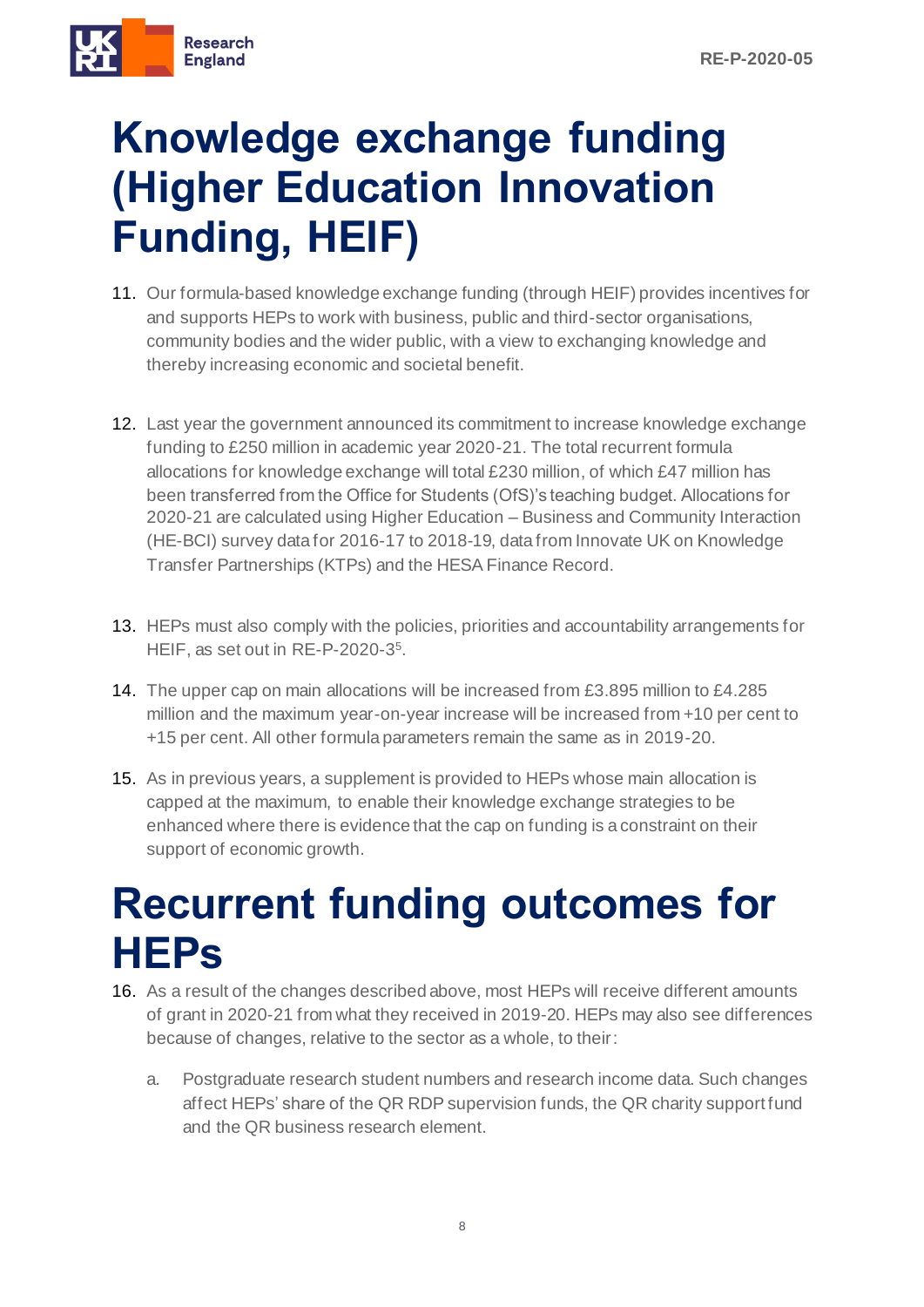

b. HE-BCI survey data, Higher Education Statistics Agency (HESA) Finance record data and Knowledge Transfer Partnerships (KTP) data. Such changes affect HEPs' share of knowledge exchange funding.

# <span id="page-8-0"></span>**Capital grants**

- 17. The capital funding made available to us by Government for the financial year 2020-21 totals £204 million<sup>6</sup>. The total that we are distributing comprises:
	- £188 million for formula-based research capital.
	- **£16 million for national facilities and initiatives**
- 18. Table 2 of Annex A shows the distribution between providers of £188 million of formulabased research capital allocations, comprising:
	- a. 'HEI Research Capital England', totalling £101 million, which will be allocated in proportion to 2018-19 and 2019-20 recurrent QR funding and research income in proportion to research income in 2017-18 and 2018-19 from other selected (non-Research Council) sources.
	- b. 'Higher Education Research Capital (HERC) England', totalling £87 million, which will continue to be allocated in proportion to research income from Research Councils, reflecting finance data for the most recent three years.

We are not providing allocations in 2020-21 to HEPs whose share of the funds would be less than £10,000.

#### <span id="page-8-1"></span>**Funding for national facilities and initiatives**

19. We aim to provide as much of our funding for research and knowledge exchange as possible through recurrent grant allocations to HEPs. Further allocations, in the form of funding for national facilities and initiatives, are provided for specific purposes and to promote change that cannot easily be achieved through other routes. We are allocating £40 million from our recurrent research and knowledge exchange grant and  $£16$  million from formula-based capital funding for these purposes. The distribution of this funding is not shown in this publication<sup>5</sup>.

<sup>&</sup>lt;sup>5</sup> <https://re.ukri.org/sector-guidance/publications/heif-policies-and-priorities/>

<sup>6</sup> For more information, see ['Guide to Research and Knowledge Exchange Funding 2019-20'](https://re.ukri.org/news-events-publications/publications/guide-to-research-and-knowledge-exchange-funding-2019-20/), page 24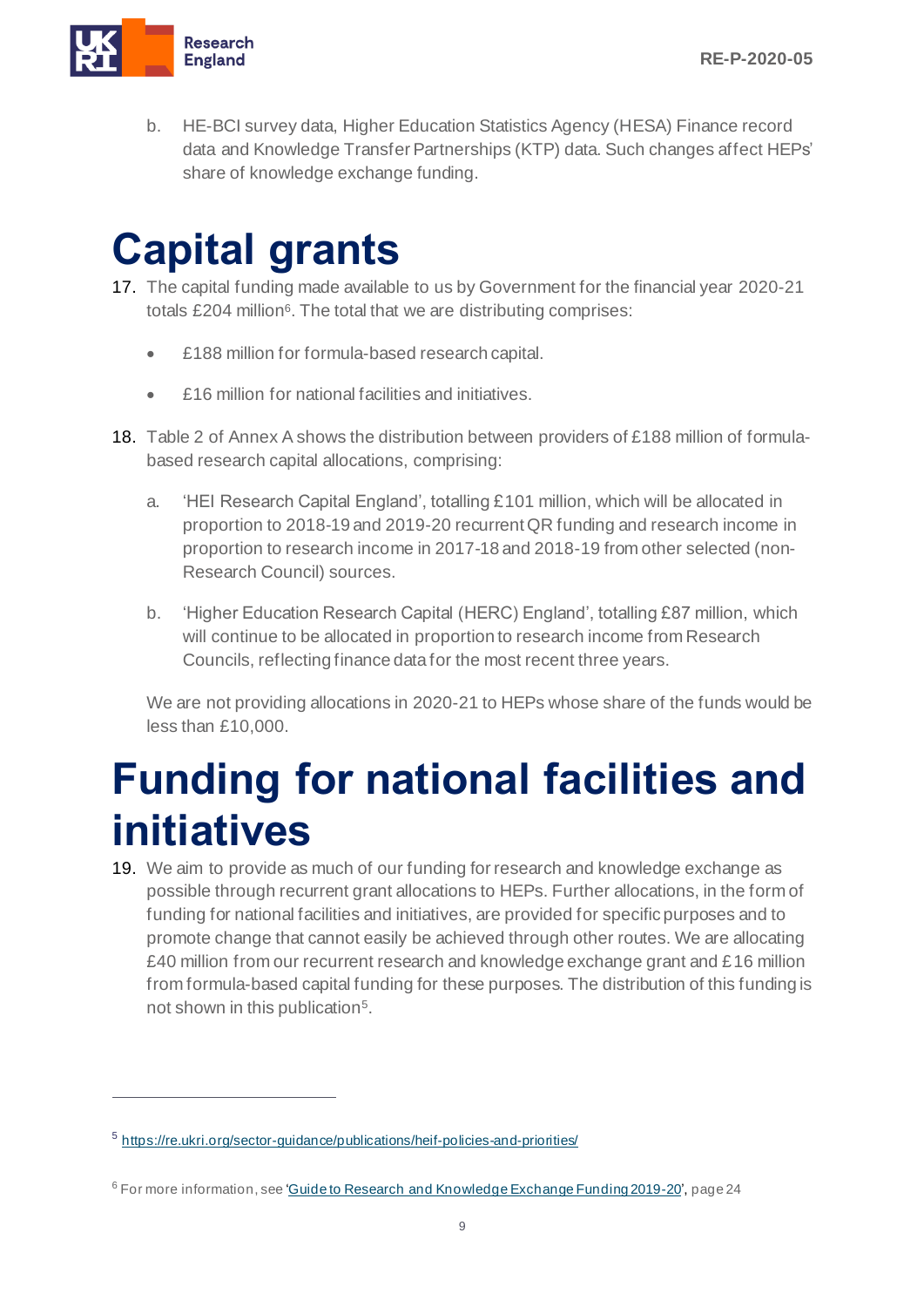

<span id="page-9-0"></span>20. Our research funding supports infrastructure on which research and scholarship depends. This includes support for university museums, galleries and collections. We currently provide over £10 million per year to 33 higher education museums, galleries and collections across 19 HEPs. Our funding helps museums, galleries and collections to serve the wider research community, where this costs them significantly more than meeting the needs of their own researchers and students. Table 4 of Annex A shows the allocations for HEPs, where relevant.

#### **2020-21Terms and conditions of funding**

- 21. The terms and conditions of funding set out the formal relationship between UK Research and Innovation (UKRI) and the HEPs that it funds in relation to funds administered through Research England. The final terms and conditions applicable to funding provided to HEPs for the 2020-21 academic year were published on our website August 2020<sup>7</sup>. The terms and conditions include those related to provision of data and compliance with governance and data assurance requirements. HEPs should read the terms and conditions in conjunction with this publication.
- 22. Research England's funding powers under the Higher Education and Research Act 2017 are linked to the definition of eligible HEPs as set by the Office for Students (OfS) and prescribed in detail by the OfS's regulatory framework, effective from 1 August 2019.

#### <span id="page-9-1"></span>**Use of formula-based research capital allocations**

- 23. Capital funding is provided on a financial year basis and must be used for the purpose intended. Research England is not permitted to make payments to HEPs in advance of need and thus require capital grants to be spent in full by March 2021. Research England funding should not be used for advance payments to contractors, or other financing arrangements (such as bonds) where payments precede production of goods or delivery of services.
- 24. Allocations of capital funding announced in this document are provided to sustain and strengthen the facilities and infrastructure that underpin research and enhance the research environment at HEPs. The funds may:
	- Contribute to the long-term financial sustainability of a HEP's research and the supporting physical infrastructure
	- Contribute to replacement of premises or infrastructure, improved space utilisation, and increased sharing and utilisation of research equipment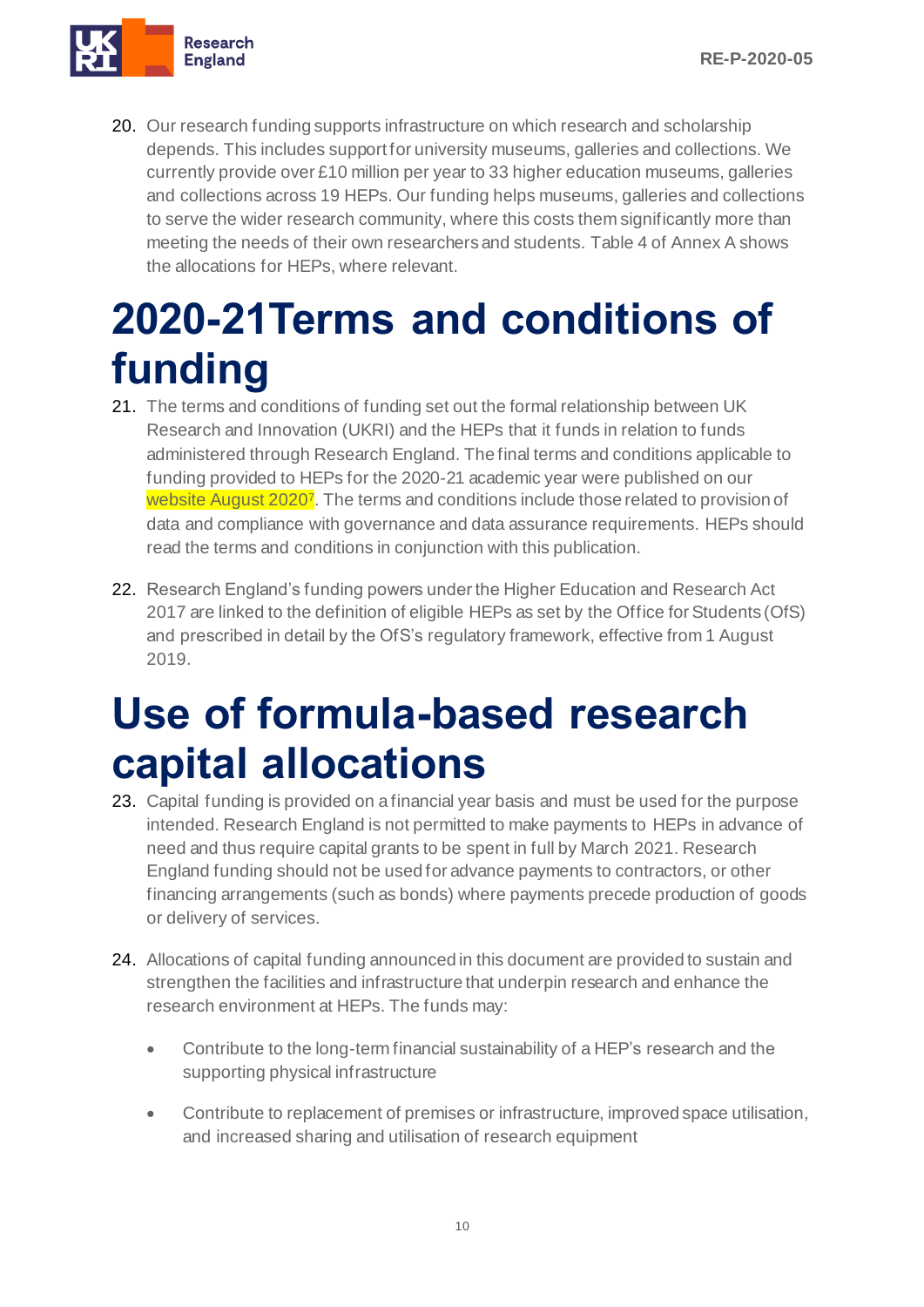

- Promote collaborative partnerships between HEPs, industry, charities, Government and NHS Trusts
- Promote world-leading research capability in all disciplines with the capacity to respond to developing national priorities.
- 25. Capital funding must be used for the purposes intended, though we recognise that it may be neither feasible nor desirable to create ring-fenced boundaries between research and teaching facilities. We look to HEPs to adopt a pragmatic approach, whereby capital projects primarily focus on research activities.
- 26. In deciding how these funds are spent we expect HEPs to take account of the need to reduce carbon emissions as well as securing value for money.
- 27. HEPs will be required to report in 2020 on their use of capital funding allocated during financial years 2018-19 and 2019-20 and these returns may be subject to audit. Further details will be published nearer the time. If we are not satisfied that HEPs have used the funds for the purposes described in paragraphs 22 to 25, we may seek to reclaim some or all of the funding provided.

#### <span id="page-10-0"></span>**Further information**

28. HEPs requiring further information should contac[t annualfunding@re.ukri.org](mailto:annualfunding@re.ukri.org).

<sup>7</sup><https://re.ukri.org/documents/2019/terms-and-conditions-of-research-england-grant-final-pdf/>